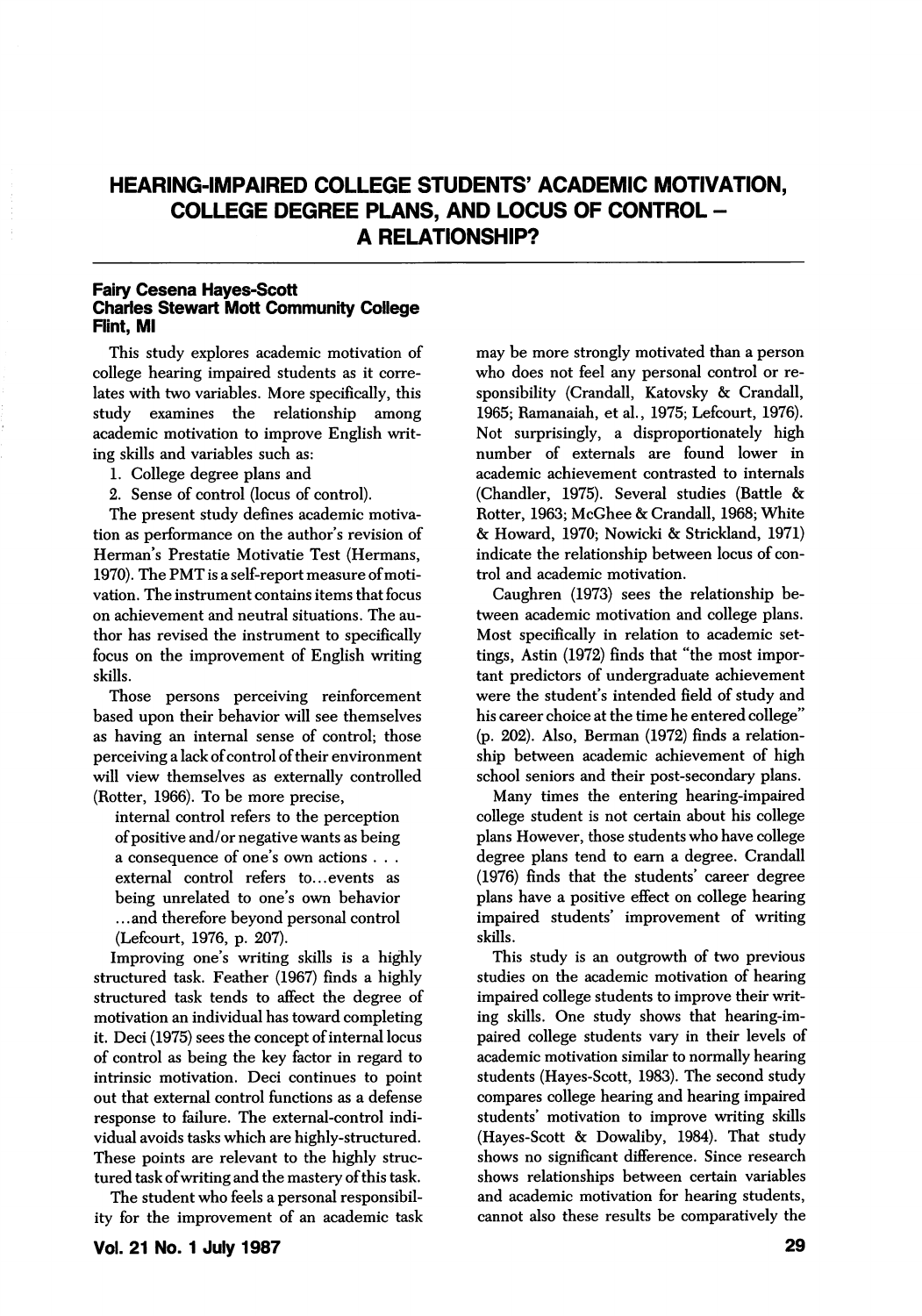same for hearing impaired students?

# **HYPOTHESES**

- 1. Academic motivation of hearing im paired college students to improve their writing skills correlates posi tively with their college degree plans.
- 2. Academic motivation of hearing im paired college students to improve their writing skills correlates posi tively with the strength of the internal locus of control.

### DEFINITION OF TERMS

The Hearing impaired individuals are defined for the purpose of this study as the following:

- 1. Those individuals with severe and profound losss of 70dB American Na tional Standard Institute (ANSI) or greater in the better ear (Mindel & Vemon, 1971).
- 2. Those individuals who do "not receive speech sounds clearly enough through their hearing to develop spoken lan guage. .." without intervention (Min del & Vemon, 1971, p. 31).
- 3. Those individuals whose speech dis crimination score on Central Institute for the Deaf (CID) everyday sentences is less than 15%. (This percent has been established as a prerequisite for speech courses requiring self-monitor ing through audition at the National Technical Institute for the Deaf.) This score points out those students unable to develop spoken language through audition.

Academic motivation is defined for the pur pose of this study as the performance measured by Herman's PMT.

College degree plans are defined in terms of the degrees students can receive in a post-sec ondary education: 1) certifcate; 2) diploma; 3) associate's degree; and 4) baccalaureate.

Locus of control is defined as an individual's perception of a reward of reinforcement - externally or internally - as measured by Crandall, Katovsky & Crandal (1965) with the Intellectual Achievement Responsibilty (lAR) scale.

When a reinforcement is perceived by the subject as following some action of his own but not entirely contingent upon his action, then.. .it is typically perceived as the result of luck, chance, fate.... When the event is interpreted in this way, by an individual, we have labeled this a be lief in external control. If the person per ceives that the event is contingent upon his own behavior or his own relatively permanent characteristics, we have termed this a belief in internal control (Rotter, 1966, p. 1).

### **METHOD**

### Subjects

Paid participants included 80 hearing im paired first semester college freshmen, 39 males and 41 females, attending the National Techni cal Institute for the Deaf (NTID). Their pure tone averages in the better ear ranged from 70  $dB$  to  $120 + dB$  (ANSI, 1970). The average age for these students was 19.2 years. Most students (94%) had parents who were hearing; 3% had both parents who were deaf. Their mean grade equivalent reading ability was 9.8 and ranged from 7.8 to 12. There were no known disabilities other than deafness that may affect these results.

# Procedure

The revised-PMT and lAR scale (the author modified a few items' word choices) were ad ministered to groups of 25 or fewer students at a time. The internal consistencies for the re vised-PMT was .77 and for the lAR .66 com puted using Cronbach's Alpha. The author pre sented the directions using simultaneous com munication and printed directions shown on an overhead projector.

# ANALYSES AND RESULTS

# Hypothesis 1

Academic motivation of hearing impaired college students to improve their writing skills correlates positively with their levels of college degree plans.

The results do not confirm the hypothesis (Table 1). The correlation is not significant beyond the 95% confidence interval  $(r = .07;$  $p > .05$ ). Thus, college hearing impaired students' college degree plans do not relate sig nificantly with their academic motivation to im prove writing skills.

# Hypothesis 2

Academic motivation of hearing impaired college students to improve their writing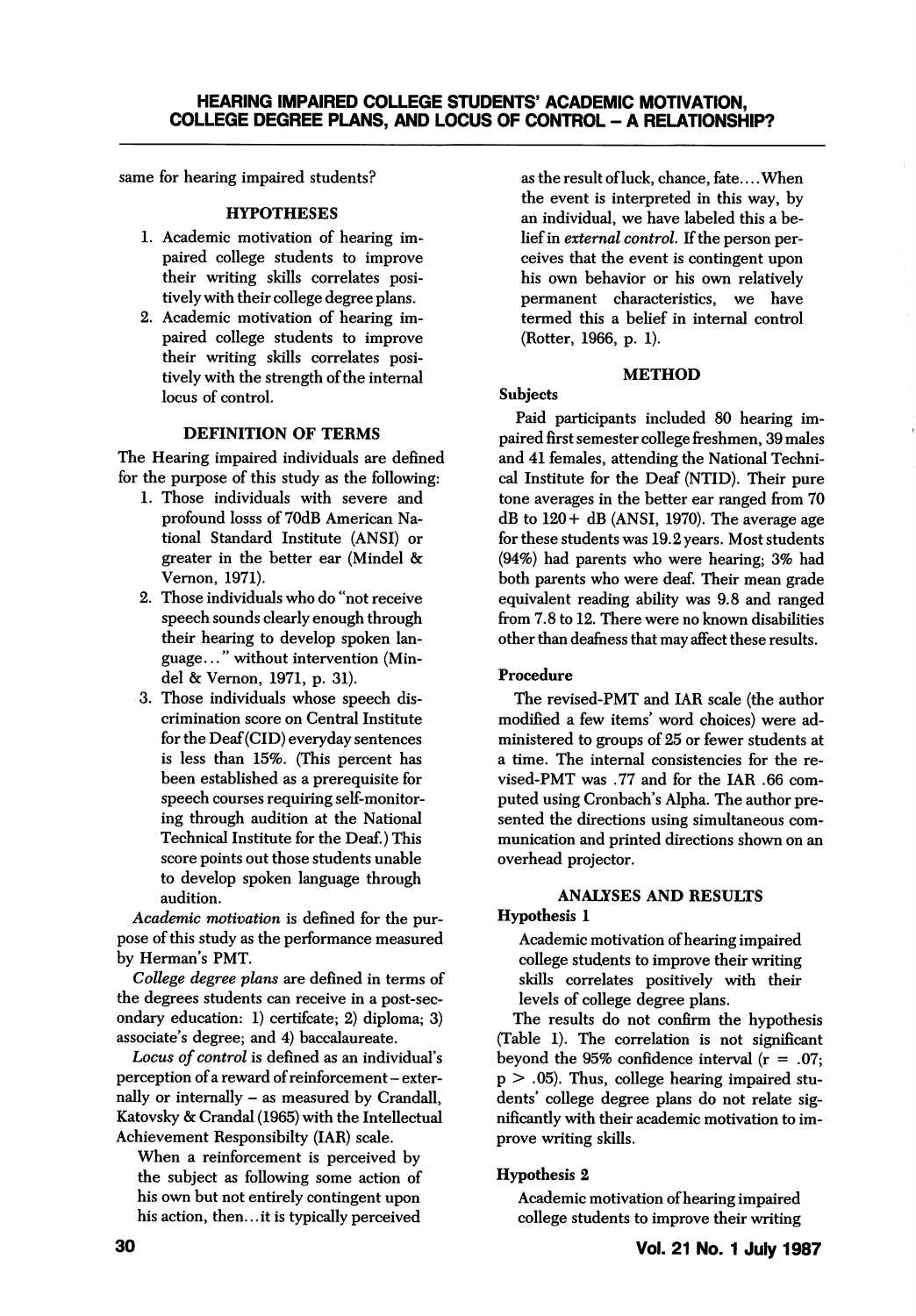skills correlates positively with the strength of their internal locus of control.

TABLE 1 Correlation of Two Variables With Academic Motivation Scores on the Revised-PMT

| <b>Variables</b>                |       | Standard Corre-Signifi-<br>Means Deviation lation cance |                    |
|---------------------------------|-------|---------------------------------------------------------|--------------------|
| College Degree Plans 2.12 0.832 |       |                                                         | .07.24739          |
| <b>Total IAR Scores</b>         | 23.17 | 4.224                                                   | $.31 \quad .00251$ |

The results confirm the hypothesis (Table 1). The correlation is significant beyond the 95% confidence interval  $(r = .31; p < .05)$ . The investigator has performed two two-tailed "t" tests to determine if the responses are signifi cantly different between the sexes and com munication modes (oral and simultaneous com munication); none exists for this study. Thus, college hearing impaired students' performance on the lAR (scores indicating locus of control) does relate significantly with their academic motivation to improve writing skills.

#### DISCUSSION

The results of this study illustrate that the relationship between certain variables and academic motivation are not comparatively the same for the normally hearing and hearing im paired populations. Comparisons of data from studies of normally hearing populations with data from this study demonstrate differences. For example, Reid and Cohen (1973) find a sig nificant correlation between college degree plans and academic motivation. Schultz and Pomerantz (1976) find a significant correlation of .52 between locus of control and academic motivation. In contrast, the investigator finds for her college hearing impaired population cor relations of .07 and .31 between college degree plans and locus of control, respectively, and academic motivation to improve a specific academic skill - writing.

Hypothesis 1: A significant positive correla tion of college degree plans with the college hearing-impaired students' academic motiva tion is not found. Many entering hearing im paired freshmen are not well-informed about such academic requirements as prerequisites necessary to enter a particular field of interest. In time, with academic or work experience, their college degree plans become realistic. So, the results of this study may not be that

Vol. 21 No. 1 July 1987

different from the literature. The time when one inquires about the college hearing impaired student's college degree plans may be the crit ical factor. The issue of time should be further investigated.

Hypothesis 2: A significant positive correla tion of locus of control with the college hearing impaired students' academic motivation to im prove writing skills is evident. Literature re garding the normally hearing suggests a signifi cant relationship between locus of control and academic motivation (Weiner & Kukla, 1970; Wolk & DuCette, 1973). This study indicates a similar relationship for hearing impaired col lege students. The investigator has used the lAR to determine internal or external locus of control. The extent to which college hearing impaired students feel they can influence academic situations (internal control) relates positively to their academic motivation to im prove their English writing skills.

Therefore, educators need to think of ways they can increase the internal locus of control of hearing impaired college students. Possibly, with more hearing-impaired college students having internal locus of control, there will be a concomitant increase in motivation to improve English writing skills. With such motivation, more hearing impaired college students may improve their writing skills.

Some subjects (12) have had difficulty with the forced-choice format of the lAR. Also, some vocabulary items, such as, cranky, easily under stood by most normally hearing children, are difficult for some hearing impaired freshmen. Persons planning to use the lAR in research with the hearing impaired persons should note the instrument's disadvantages.

Good writing skills are imperative for any student, most especially a hearing impaired stu dent, to succeed in college. If educators know what items correlate with the motivation to im prove these skills, then they may help increase the college hearing impaired student's academic success. Hearing impaired students need career counseling which explicitly indicates the neces sity for solid writing skills for a successful college experience. Also, educators need to work to increase the internal locus of control of hearing impaired students. It is imperative that they realize they are the key persons responsible for their successes and failures. Hopefully, educators can devise methods to increase